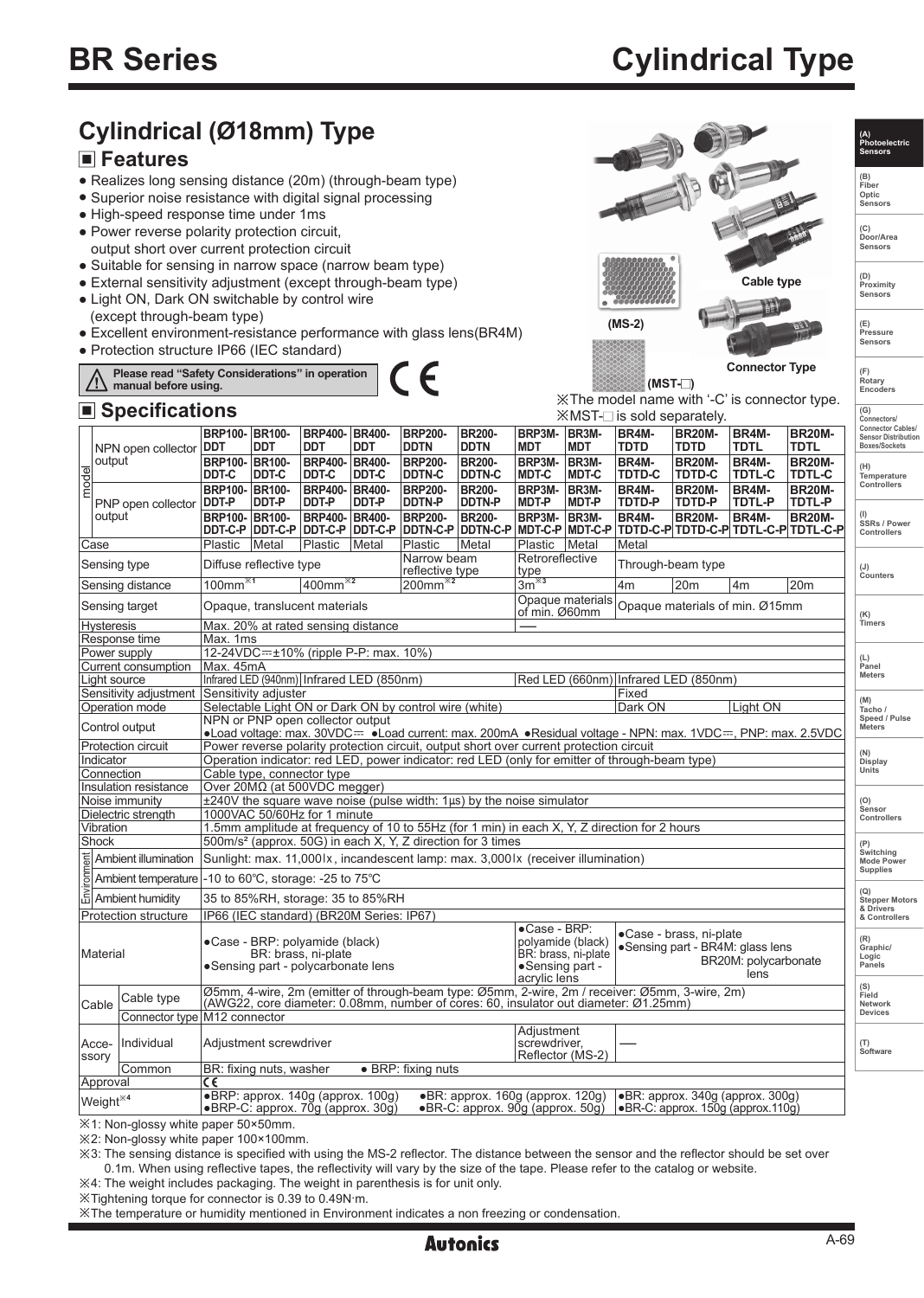## **Feature Data**

© Diffuse reflective type / Narrow beam reflective type<br>•BR100-DDT-□(-P)/BRP100-DDT-□(-P) •BR400-DDT-□(-P)/BRP400-DDT-□(-P)



### **Retroreflective type**

● BR3M-MDT- $□(-P)$  / BRP3M-MDT- $□(-P)$ 



#### ● BR4M-TDT  $\Box$  - **BR4M-TDT**  $\Box$ **-P Through-beam type**



### ● BR20M-TDT□-□ / BR20M-TDT□-□-P

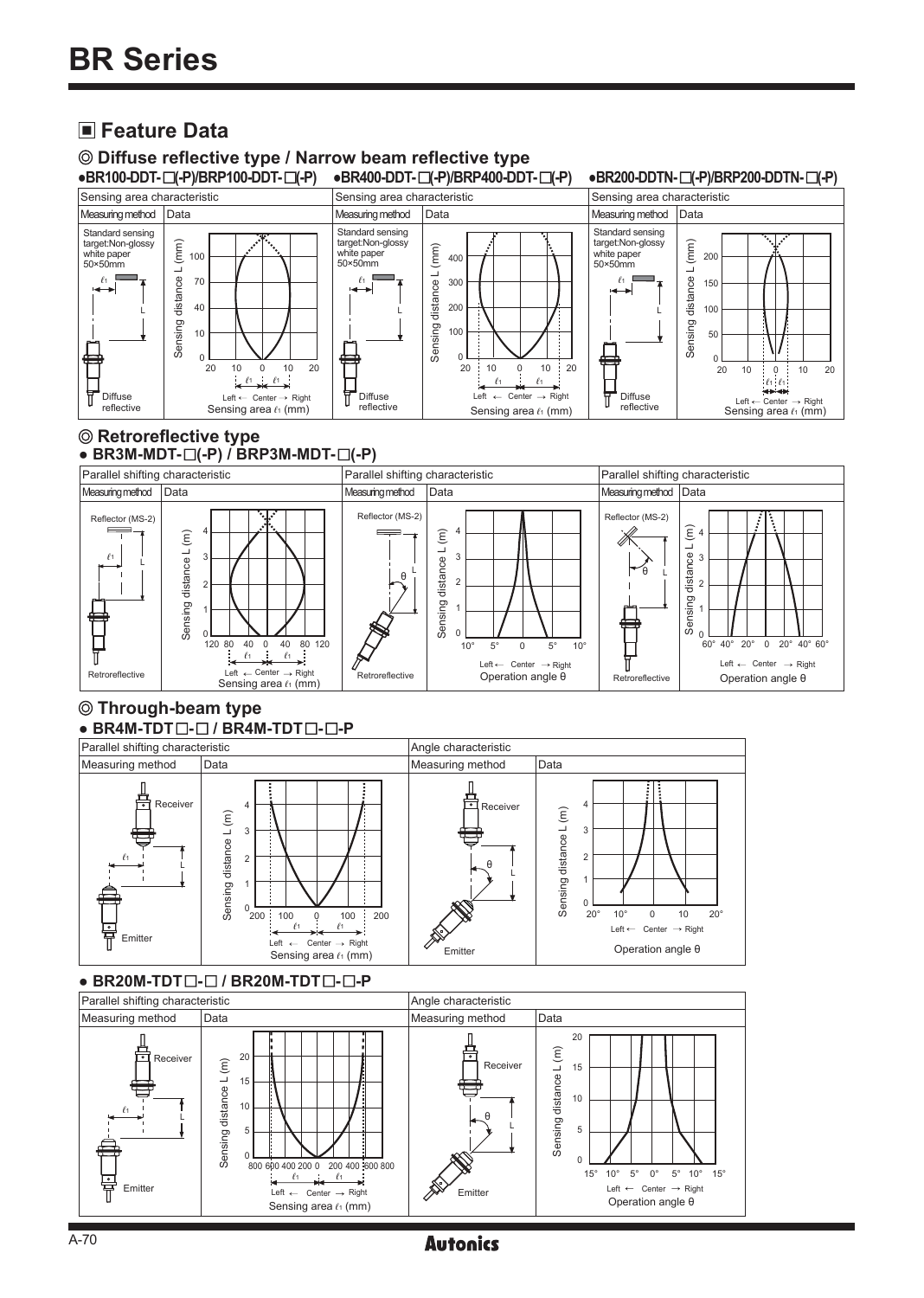# **Cylindrical Type**

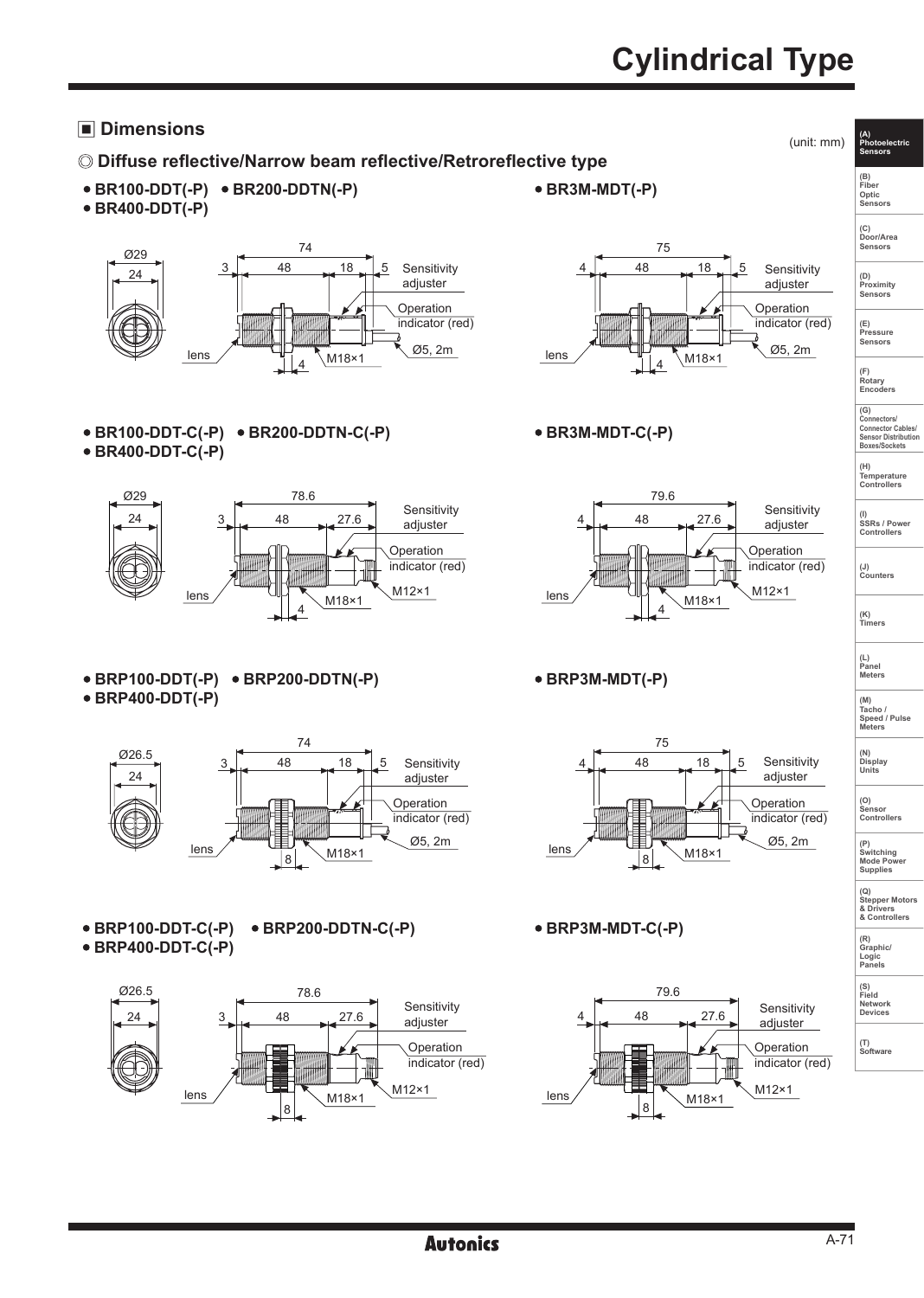### *C* **Through-beam type (unit: mm)**  $($ unit: mm)

**BR4M-TDTD(-P) / BR4M-TDTL(-P)**





### M18×1 67.5 46.5 18 4 lens Operation indicator (red) Ø5, 2m

**BR4M-TDTD-C(-P) / BR4M-TDTL-C(-P)** 









### **BR20M-TDTD-C(-P) / BR20M-TDTL-C(-P)**





**Connection cable (sold separately)**



※Specifi cation of connector cable: Ø6mm, 4-wire, 2m/3m/5m/7m

(AWG22, core diameter: 0.08mm, number of cores: 60, insulator out diameter: Ø1.65mm)



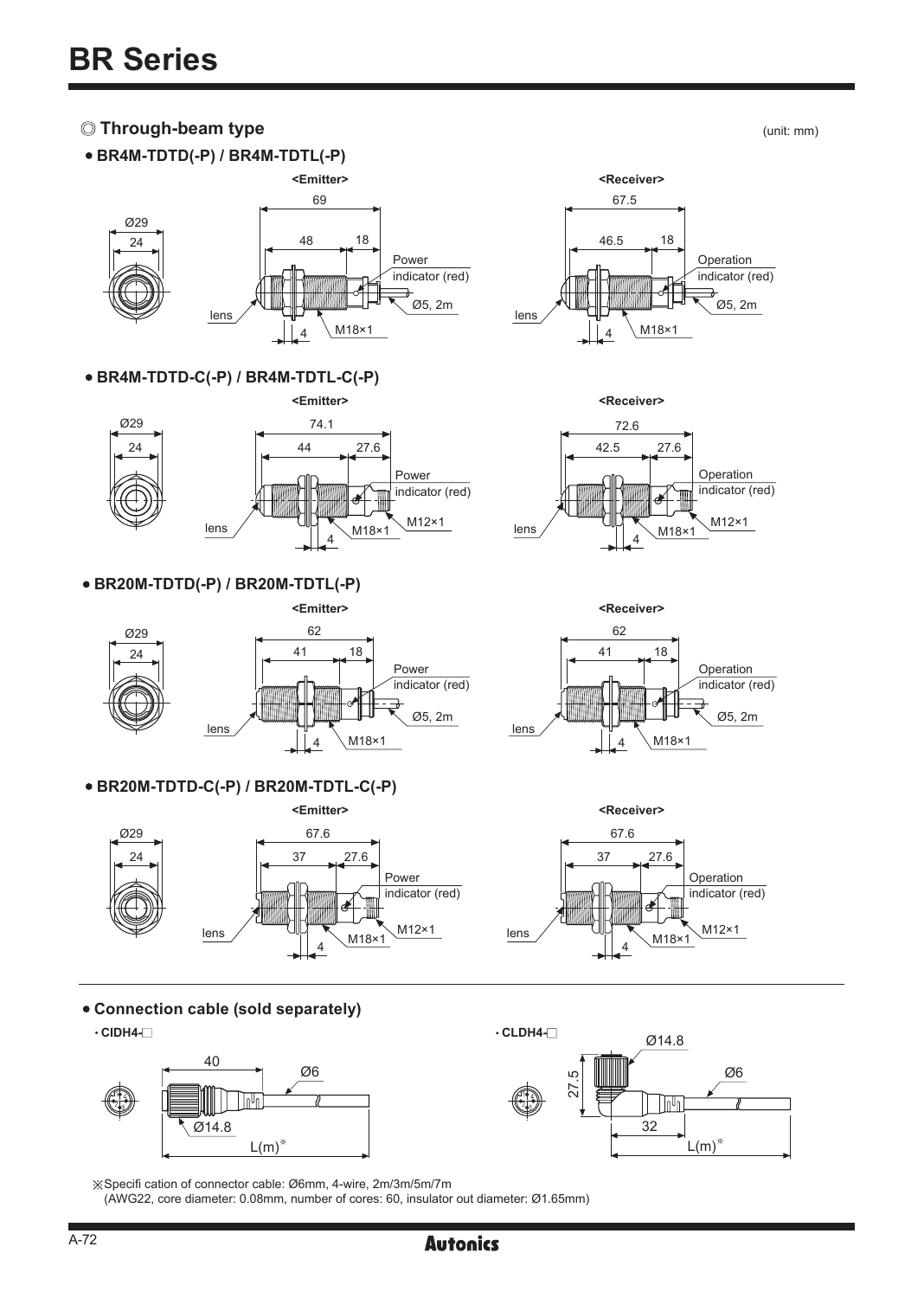# **Cylindrical Type**



M12 Connector pin

 $\subset$ 

4

3

|                | Cable        |                                                 |                   |               |  |  |  |  |
|----------------|--------------|-------------------------------------------------|-------------------|---------------|--|--|--|--|
| Pin No.        |              | Diffuse/                                        | Through-beam type |               |  |  |  |  |
|                | color        | Narrow beam reflective/<br>Retroreflective type | Emitter           | Receiver      |  |  |  |  |
| 1              | <b>Brown</b> | 24VDC                                           | 24VDC             | 24VDC         |  |  |  |  |
| $\overline{2}$ | White        | <b>CONTROL</b>                                  | $N-C$             | <b>GND</b>    |  |  |  |  |
| 3              | <b>Blue</b>  | <b>GND</b>                                      | <b>GND</b>        | <b>GND</b>    |  |  |  |  |
| 4              | <b>Black</b> | <b>OUTPUT</b>                                   | $N \cdot C$       | <b>OUTPUT</b> |  |  |  |  |
|                |              |                                                 |                   |               |  |  |  |  |

**Autonics**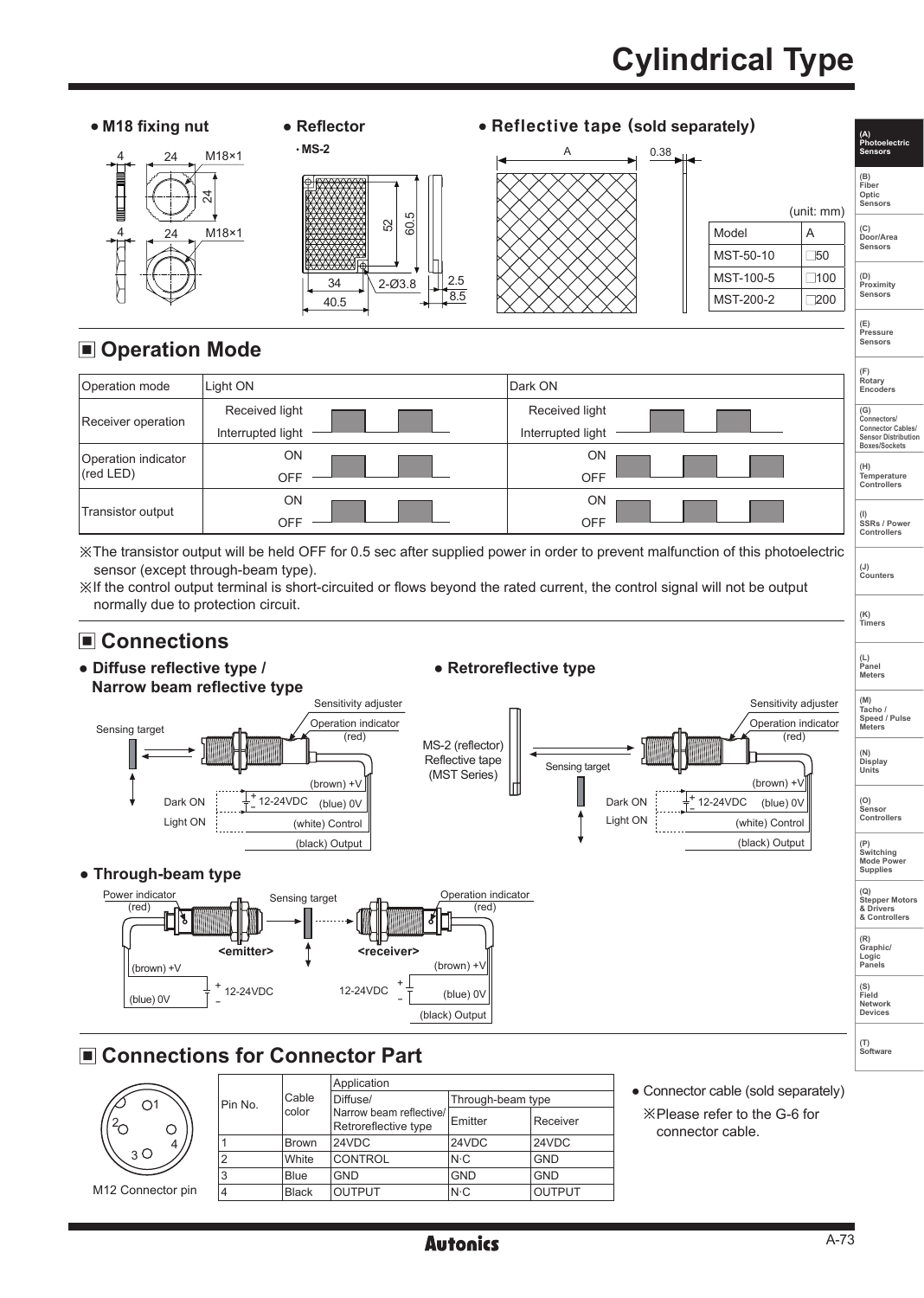## **Control Output Diagram**

### **● NPN open collector output ● PNP open collector output**



※Before using this unit, select Light ON/Dark ON with control wire. (light on: connect control wire 0V / dark on: connect control wire with +V) ※Control wire is only for Diffuse reflective/Narrow beam reflective/Retroreflective type.

## **Installation and Sensitivity Adjustment**

Install the sensor to the desired place and check the connections. Supply the power to the sensor and adjust the optical axis and the sensitivity as following.

For installing the unit, use M18 fixing nuts (accessories) with below 14.7N.m force for BR Series and 0.39N.m force for BRP Series.

#### **Diffuse reflective/Narrow beam reflective type**

1. The sensitivity should be adjusted depending on a sensing target or mounting place.



- 2. Set the target at a position to be detected by the beam, then turn the sensitivity adjuster until position  $\circledcirc$  where the operation indicator turns ON from min. position of the sensitivity adjuster.
- 3. Take the target out of the sensing area, then turn the sensitivity adjuster until position  $\circledcirc$  where the operation indicator turns ON. If the indicator dose not turn ON, max. position is  $\circledcirc$ .
- 4. Set the sensitivity adjuster at the center of two switching position ⓐ, ⓑ.

※Be sure that it can be different by size, surface and gloss of target.

+ -

+ -

Light ON

12-24VDC

Dark ON

12-24VDC



#### **Through-beam type**

- 1. Supply the power to the photoelectric sensor, after setting the emitter and the receiver facing each other.
- 2. Set the receiver in center of position in the middle of the operation range of indicator by adjusting the receiver or the emitter right and left, up and down.
- 3. After the adjustment, check the stability of operation putting the object at the optical axis.
- ※If the sensing target is translucent body or smaller than Ø15mm, it can be missed by sensor cause light penetrate it.